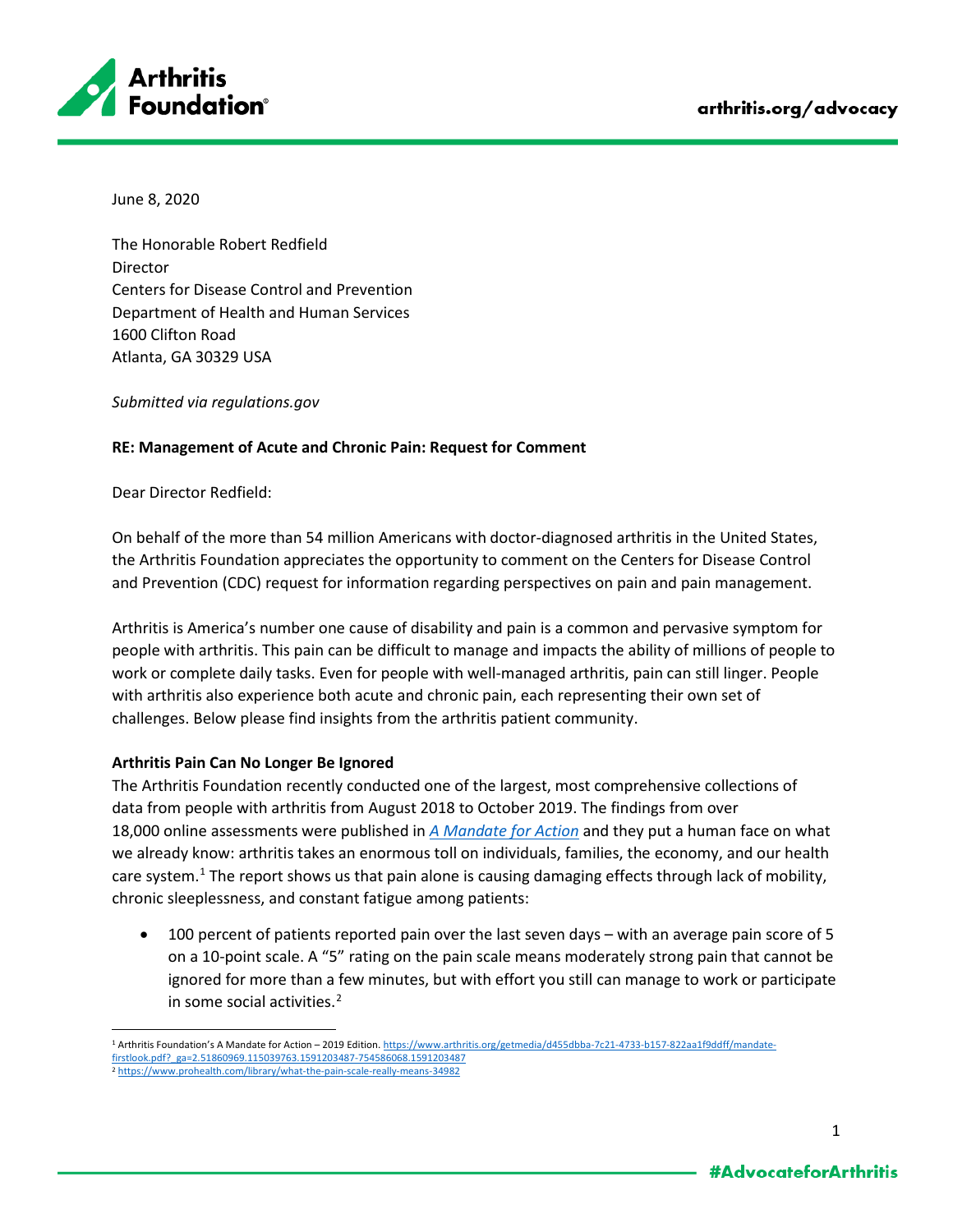

- 92 percent of patients reported that pain interfered with their day-to-day activities
- 43 percent reported that they could not walk at all or had major difficulty walking for at least 15 minutes during the past seven days

*A Mandate for Action* also revealed that pain disrupts patients' sleep and can cause severe fatigue. For instance, less than one-third of arthritis patients reported a good night's sleep in the past seven days, while nearly three-quarters reported feeling fatigued over a similar period of time. The Arthritis Foundation believes the report is a wake-up call for policymakers to recognize and prioritize the significant gaps in the treatment of arthritis pain and other impacts from this chronic disease.

## **Osteoarthritis Patients Lack Disease-Modifying Therapies**

Osteoarthritis (OA) is the most common form of arthritis in the United States, with 30 million Americans living with the disease, and there is no disease-modifying therapy to treat it. To understand the unique challenges of these patients, the Arthritis Foundation conducted a survey in spring 2020 to learn more about OA patients' top concerns and health needs.

The survey's findings were startling in that more than 30 percent of patients reported their OA is not well-managed and they are tired of trying treatments that simply do not alleviate symptoms of pain. A number of challenges are cited by respondents:

- 32 percent report that they have "tried everything" and that no treatments have helped alleviate ongoing issues. These patients want to avoid total joint replacement surgery more than anything else.
- 15 percent are resigned to the necessity of a joint replacement surgery and actively seeking information about this treatment option.
- 11 percent are working to lose weight or make other lifestyle changes.

In the overwhelming majority of cases (85 percent), people with OA tell us that reducing pain is their top goal for any new OA treatment, followed closely by a reduction in stiffness (71 percent), slowing disease progression (67 percent), improved ability to stand or walk (60 percent), and reduced fatigue (55 percent). Importantly, two-third of OA patients report that they are not at all likely to adopt a treatment to reduce pain if it would also cause further damage to their joints.

## **Pharmacological and Non-Pharmacological Approaches for Pain**

In 2019, the Arthritis Foundation partnered with the American College of Rheumatology on guidelines for the management of OA of the hand, hip, and knee.<sup>[3](#page-1-0)</sup> The guidelines make strong and conditional recommendations based on the available evidence and included input from OA patients recruited through the Arthritis Foundation.

<span id="page-1-0"></span><sup>3</sup> <https://www.rheumatology.org/Portals/0/Files/Osteoarthritis-Guideline-Early-View-2019.pdf>